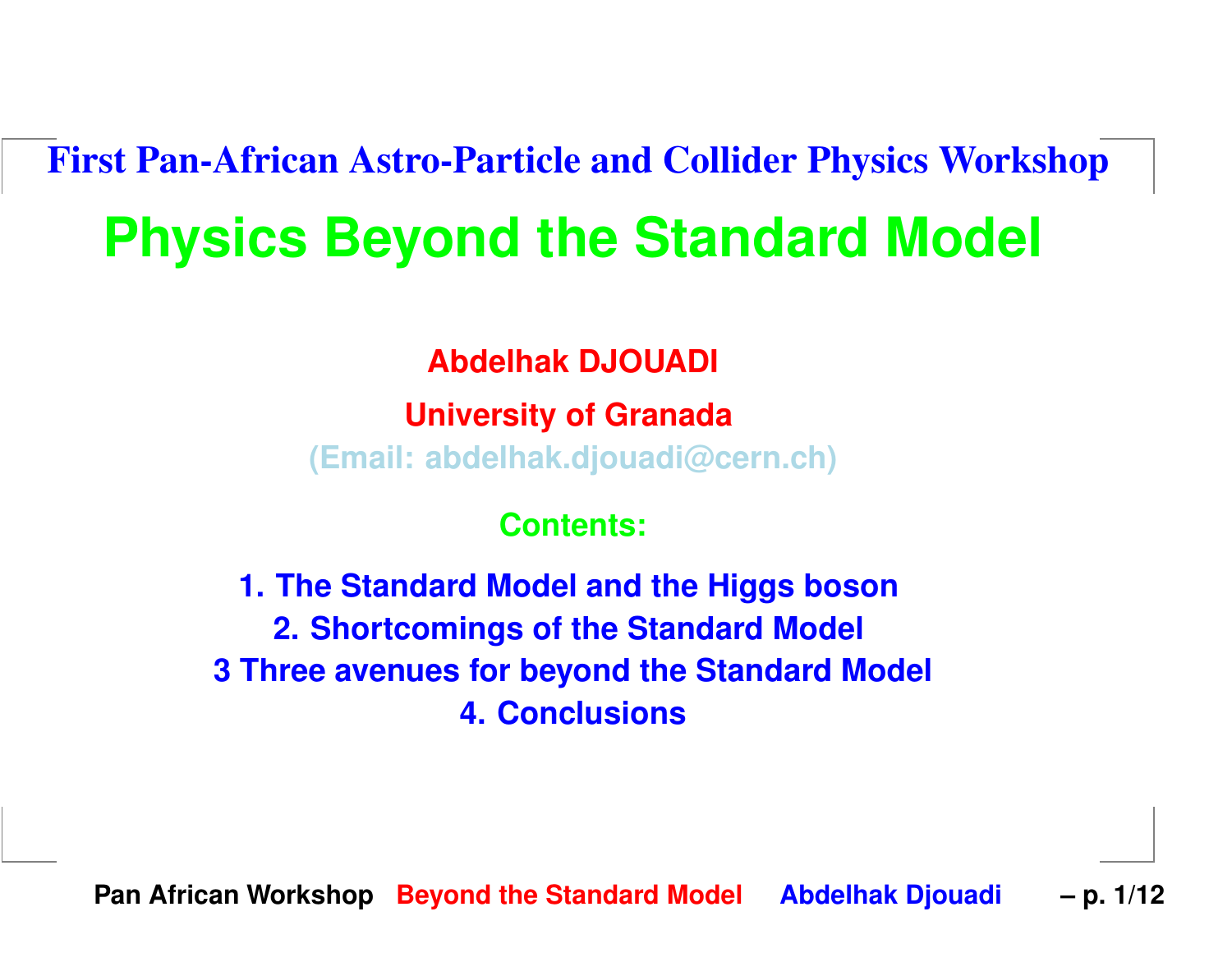# 1. The Standard Model and the Higgs boson

**To recap: the Standard Model is based on three pillars:**

- $\bullet$  it is a theory that obeys to special relativity and quantum mechanics;
- **<sup>a</sup> theory based on invariance with respect to gauge symmetries;**
- **uses the Higgs (or HEB or EWSB) mechanism for mass generation;**

and before the advent of LHC, had only one unknown: the H boson mass.

- **The theory is mathematically consistent:**
- ⇒ **can make extremely precise predictions.**
- **Multiple experiments since five decades,**
- ⇒ **tested with extremely high accuracy.**
- **Predictions match measurements at 0.01%**
	- ⇒ **an extremely satisfactory theory!**







**Higgs Boson** (or something like it)

#### **10 years ago, only remaining problem:**

- **verify the Higgs mechanism,**
- **discover the famous Higgs boson**
- **or the ingredient that does its job....**

#### **LHC was just devised for that!**

**Pan African Workshop Beyond the Standard Model Abdelhak Djouadi – p. 2/12**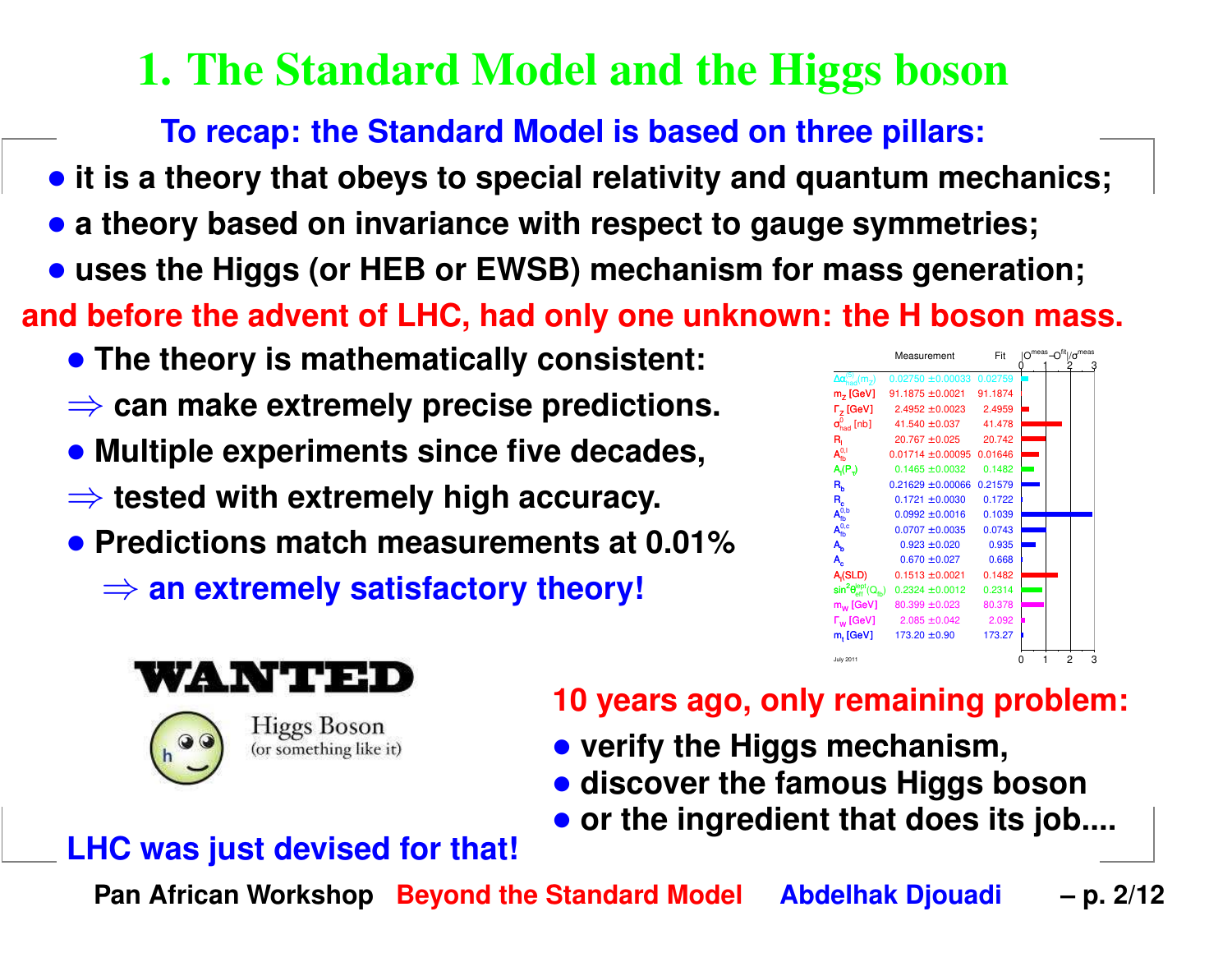# 1. The Standard Model and the Higgs boson

#### And the challenge was met on the 4th of July 2012: a Higgstorical day!













**Pan African Workshop Beyond the Standard Model Abdelhak Djouadi – p. 3/12**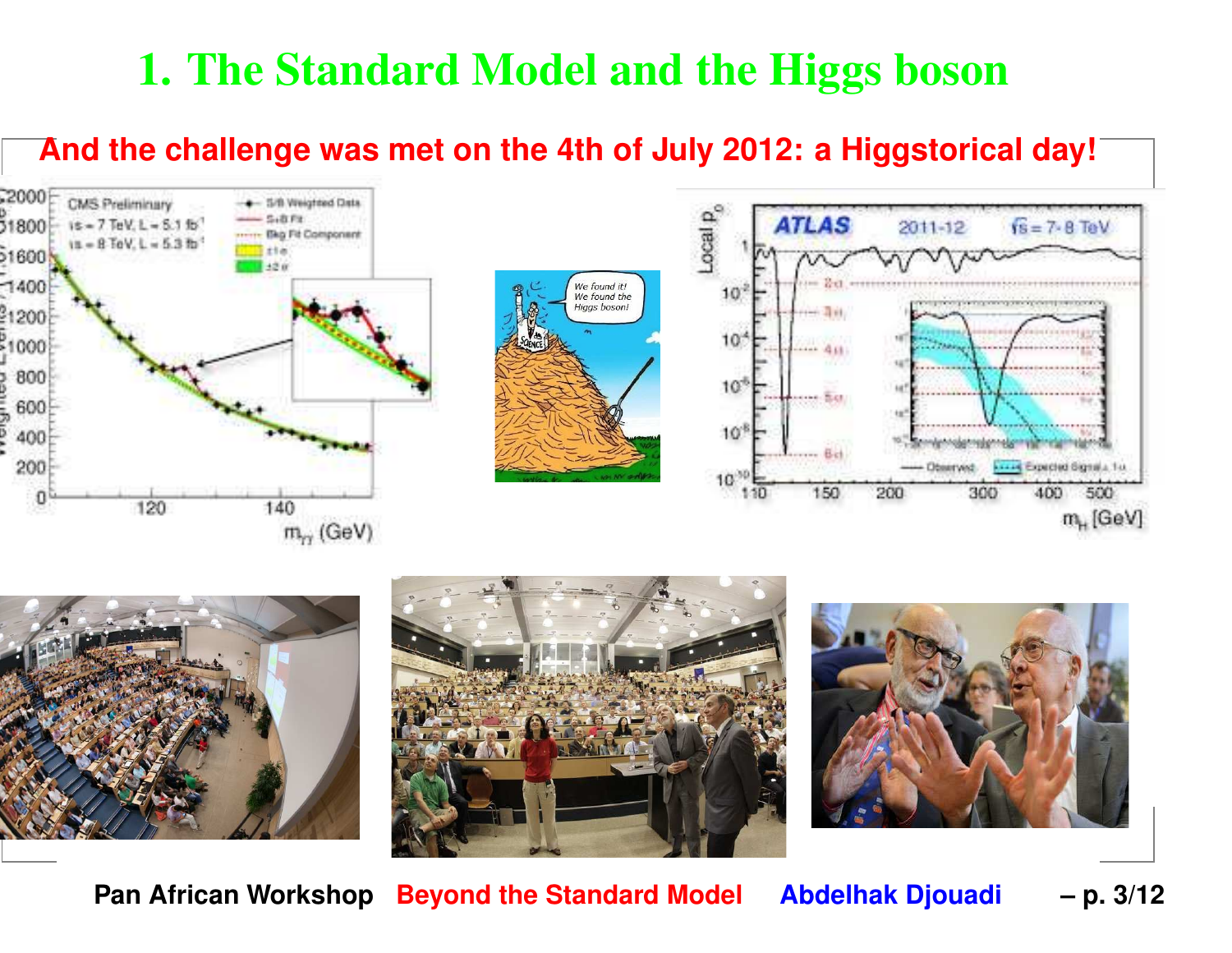### 1. The Standard Model and the Higgs boson

#### Now that the Higgs is discovered and the SM is confirmed in a spectacular way, is Particle Physics closed? Should we stop physics and go for vacations? **Of course not!**



Despite of its successes, the SM is not considered to be satisfactory/complete **and is only an effective manifestation of <sup>a</sup> more fundamental/general theory.**

**... that cures certain serious problems that the SM left aside....**

• **Problems of aesthetic nature: too complex and too many ingredients, we want <sup>a</sup> theory with <sup>a</sup> few parameters and basic ingredients/principles.**

• **Problems of experimental nature and non-conformity to the microcosm:** the SM does not explain all the phenomena that are observed in Nature.

• **Problems of theoretical consistency: the SM is not extrapolable up tothe ultimate energies**⇒ **we need <sup>a</sup> new paradigm to achieve this aim.**

**Pan African Workshop Beyond the Standard Model Abdelhak Djouadi – p. 4/12**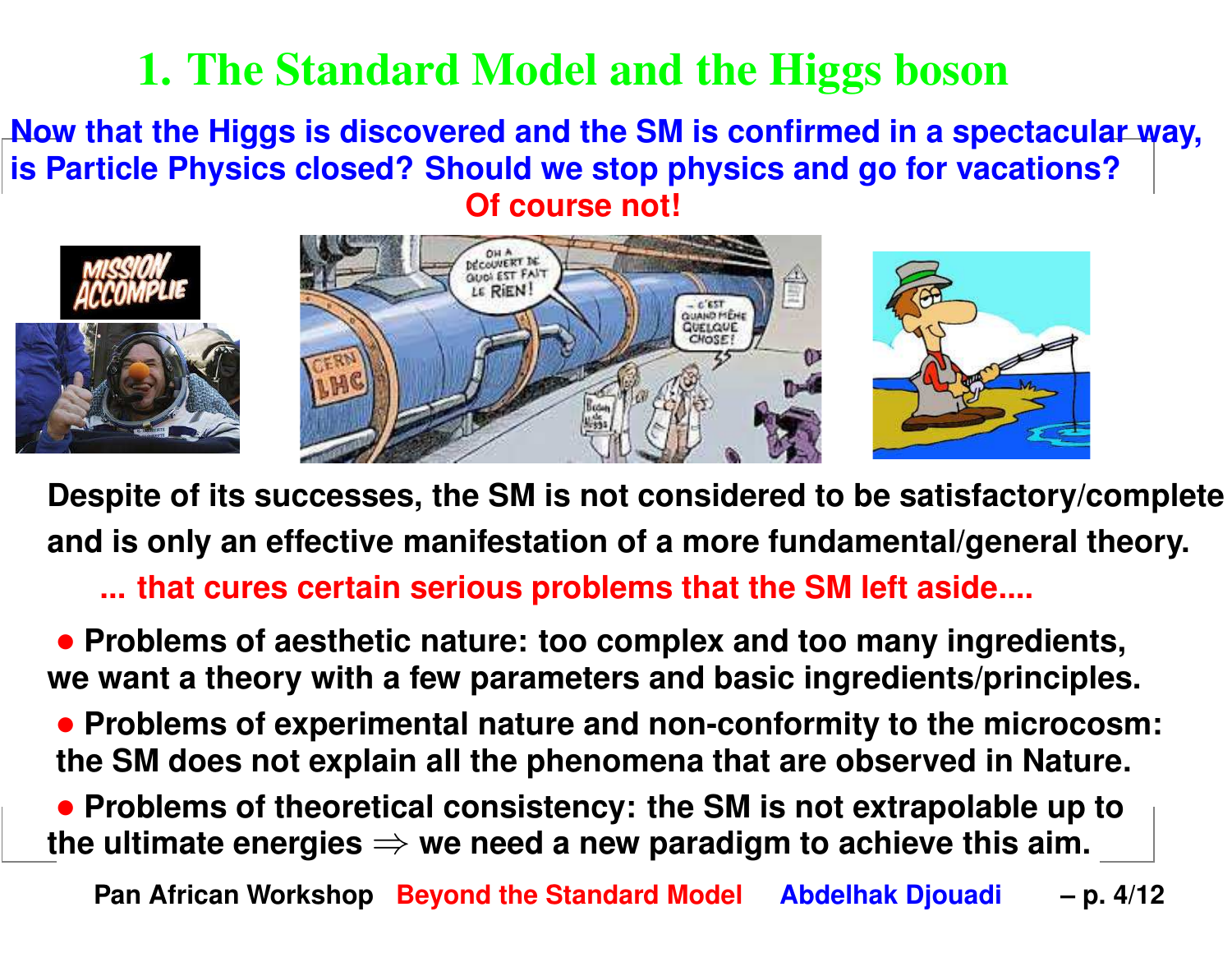# 2. Shortcomings of the Standard Model

• **Problems of aesthetic nature: SM too complex and too many ingredients, we want <sup>a</sup> theory with <sup>a</sup> few parameters and basic ingredients/principles.**

- **Too many ingredients put by hand:**
- **– needs 19 parameters to describe everything;**
- **– fermion masses very different from another;**
- **– symmetry breaking is had-hoc/non-natural.**





- **Does not include gravitation:**
- **– desirable at very high energies;**
- **– but no quantum theory so far,**
- **– graviton of spin 2 complicated.**

### • **Unification of teh gauge interactions?**

- **3 gauge groups with 3 different couplings,**
- **– better: only one group and one coupling,**
- **– coupling unification at <sup>a</sup> very high scale?**
- **the three gauge couplings do not converge.**

**Pan African Workshop Beyond the Standard Model Abdelhak Djouadi – p. 5/12**

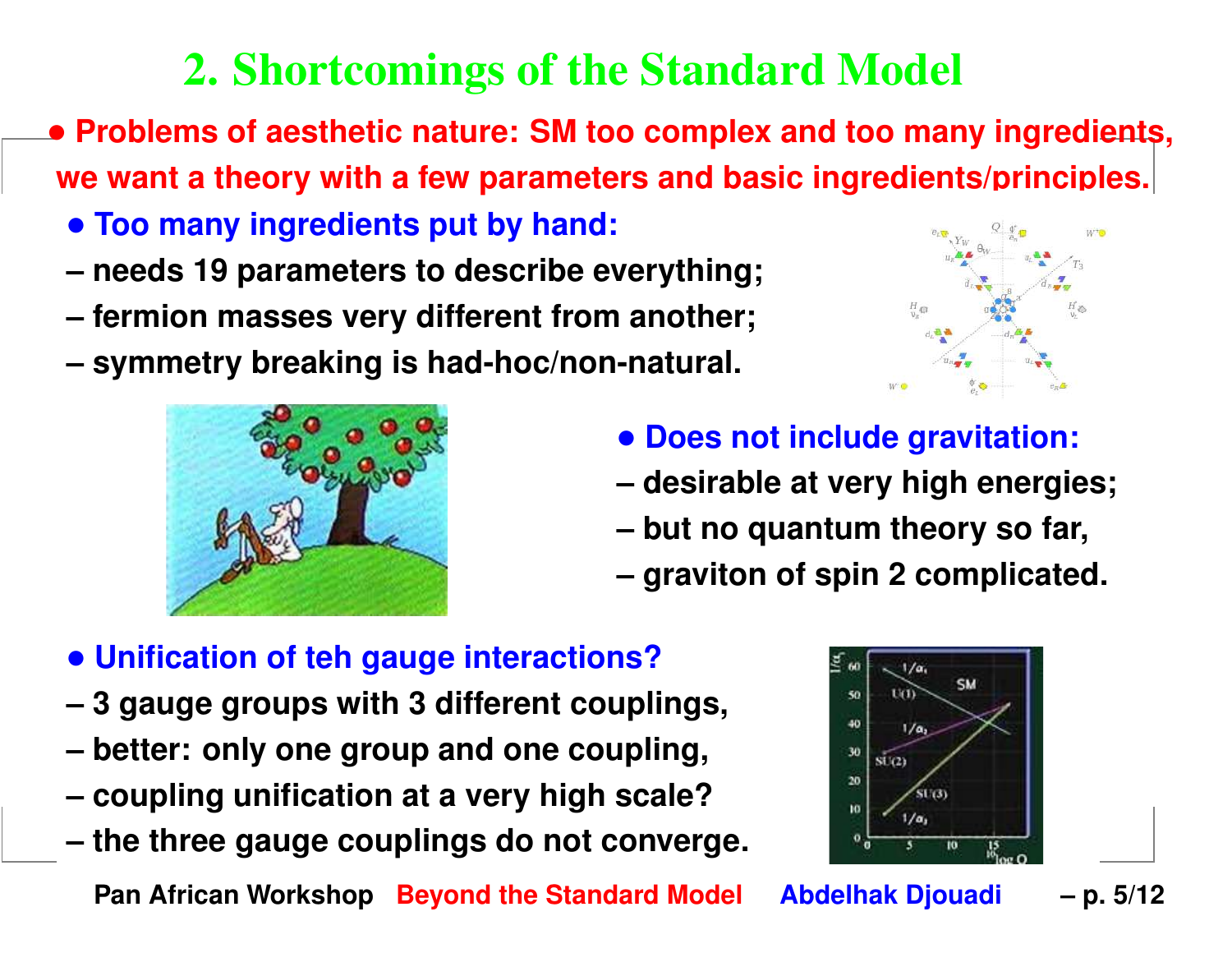# 2. Shortcomings of the Standard Model

• **Problems of experimental nature and non-conformity to the microcosm:** the SM does not explain all the phenomena that are observed in Nature.

- **The neutrinos are massless:**
- **– in the SM, the neutrinos are left-handed;**
- **– nature: neutrinos oscillate**⇒
- nature: neutrinos oscillate ⇒ massive;<br>– their mass is not coming from the Higg  **their mass is not coming from the Higgs;**
- **– we need right-handed neutrinos (** $\neq$  **left).**





- **No baryon asymmetry in the universe:**
	- **–there** is a one billion  $p$  for a single  $\bar{p}$ ,<br> **ot** each times. CB conserved and  $p$
	- at Aariv fimae, L'P c  **at early times, CP conserved and**  $\mathbf{n}_{\mathbf{p}} = \mathbf{n}_{\bar{\mathbf{p}}};$
- Why there is such an asymmetry now  **why there is such an asymmetry now?**

#### • **There is no Dark Matter particle:**

- **– known matter makes**<sup>≈</sup>**4% of energy of Universe;**
- **–**≈ **25% of it formed by dark or invisible matter;**
- **– Astroparticle: must be massive and cold (**v≪c**);**
- l, <u>– III LIIG JIVI, LIIGIG IS TIVL SUCIT A PALLICIG WITICIT</u>  **in the SM, there is not such <sup>a</sup> particle which is:neutral, weakly interacting, massive and stable.**



**Pan African Workshop Beyond the Standard Model Abdelhak Djouadi – p. 6/12**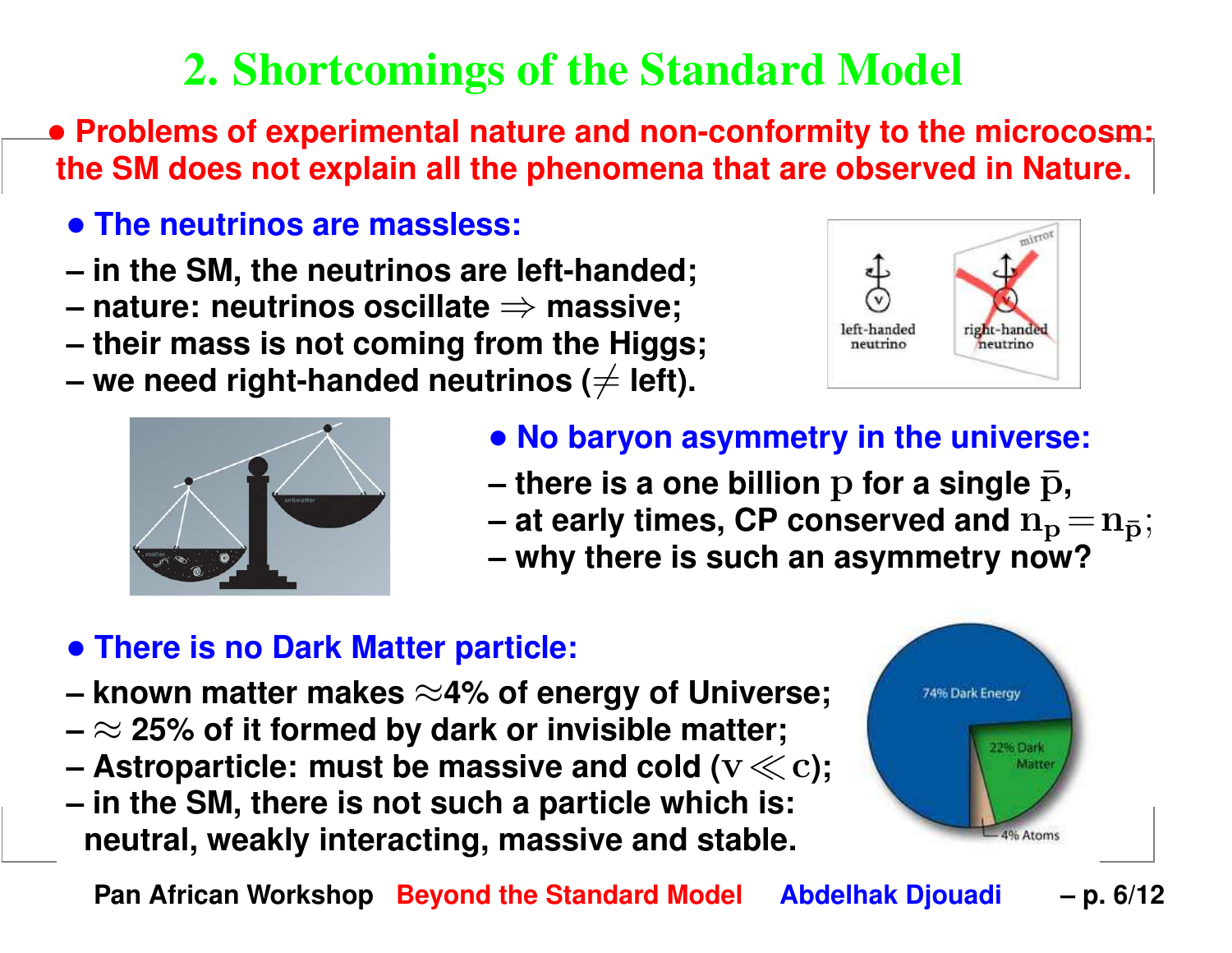# 2. Shortcomings of the Standard Model

- **Problems of theoretical consistency: the SM is not extrapolable up tothe ultimate energies**⇒ **we need <sup>a</sup> new paradigm to achieve this aim.**
- The Higgs should have mass of order of the W,Z masses i.e.  $\mathcal{O}(100 \text{ GeV})$ : **– required by mathematical consistency, conservation of probabilities, etc...** more natural to solve a problem at 100 GeV with "object" of 100 GeV mass.
	- **But we should include all quantum corrections to the Higgs mass:** ⇒ contributions to M<sub>H</sub> of order M<sub>P</sub> while they should be  $\approx$  M<sub>W,Z</sub>.



- **– enormous hierarchy M**P≫**M**<sup>W</sup>,Z**;**
- <u>– this hierarchy seems very II</u>  **this hierarchy seems very unnatural.**



- $\bullet$  No symmetry to protect  $\mathbf{M_H}$  from high scales?<br>- gauge symmetry: protects the photon mass (vai
- **– gauge symmetry: protects the photon mass (vanishing corrections);**
- **– L/R or chiral symmetry: protects fermion masses (small corrections).**

**Hierarchy problem: M**H **prefers to be closer to the high scale.**

**Pan African Workshop Beyond the Standard Model Abdelhak Djouadi – p. 7/12**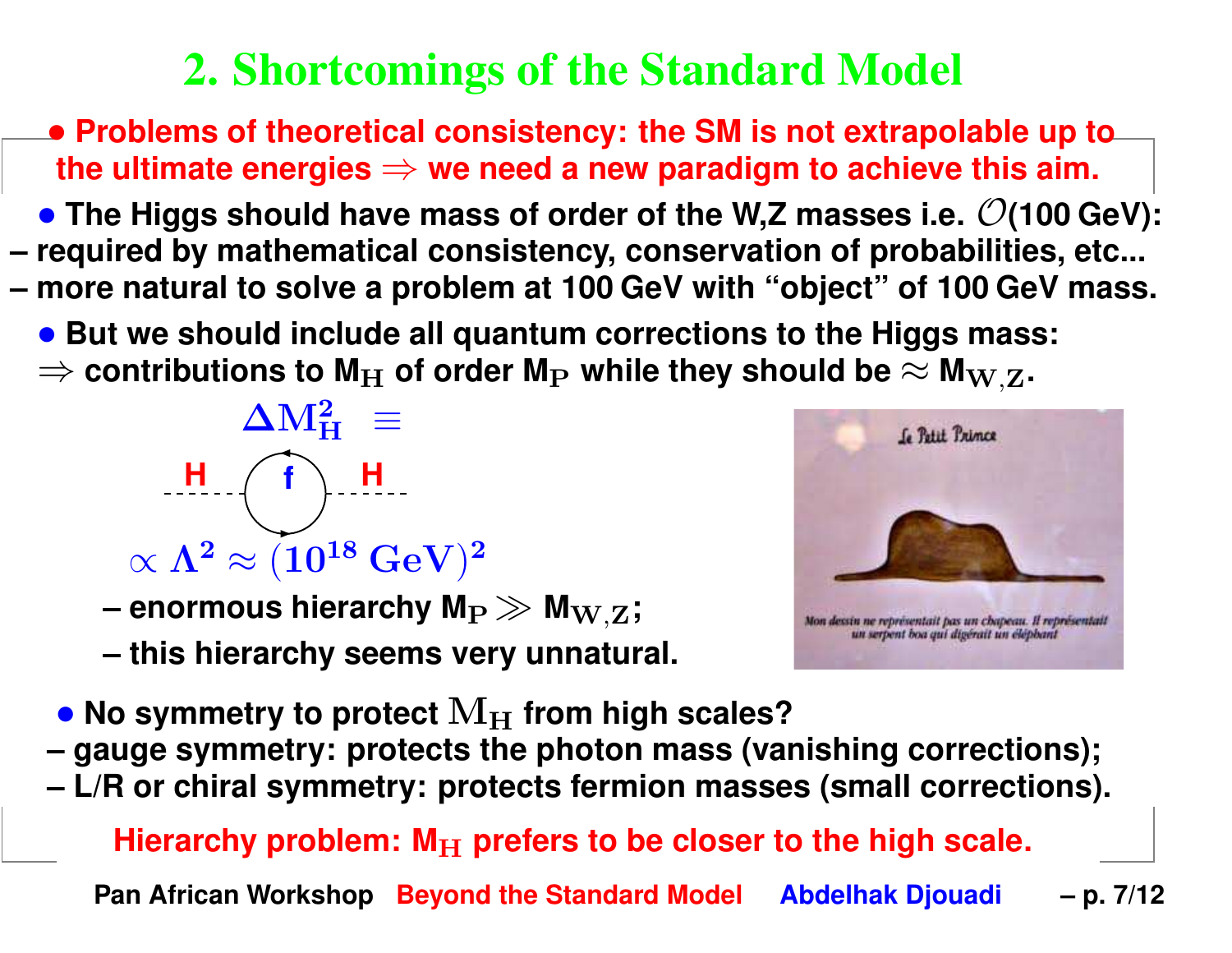# 3. Three avenues for beyond the Standard Model

**Three main avenues to solve the hierarchy problem of the SM.** I) The Higgs is not an elementary spin-0 particle, but it is composite? The Higgs boson is the sole fundamental particle of spin equal to zero: **if the Higgs is not fundamental** ⇒ **the hierarchy problem disappears.**

• **The Higgs is <sup>a</sup> bound state of two fermions:**

**one can have <sup>a</sup> bound state or condensate:**

 $s=\frac{1}{s}$  **but the particle should be rather massive.**  $\frac{1}{2} \oplus \frac{1}{2}$  $\frac{1}{2}$   $=$   $0$   $\Rightarrow$  scalar (like the  $\pi$  meson)<br>article should be rather massive **Only option in SM: top-antitop condensate.**

• **Even more radical is Technicolor: all SM particles are composite states(there is another layer in the "onion");** $\equiv$  QCD but at higher scale  $\Lambda$  = 1 TeV,

⇒ **<sup>H</sup> bound state of two techni-fermions.**





 $\bullet$  In both cases  $\Rightarrow$  Higgs properties  $\neq$  from those of the standard H.<br>Roth theories are of strong interaction  $\rightarrow$  constrained by experiment **Both theories are of strong interaction ⇒ constrained by experiment.<br>-**

**Pan African Workshop Beyond the Standard Model Abdelhak Djouadi – p. 8/12**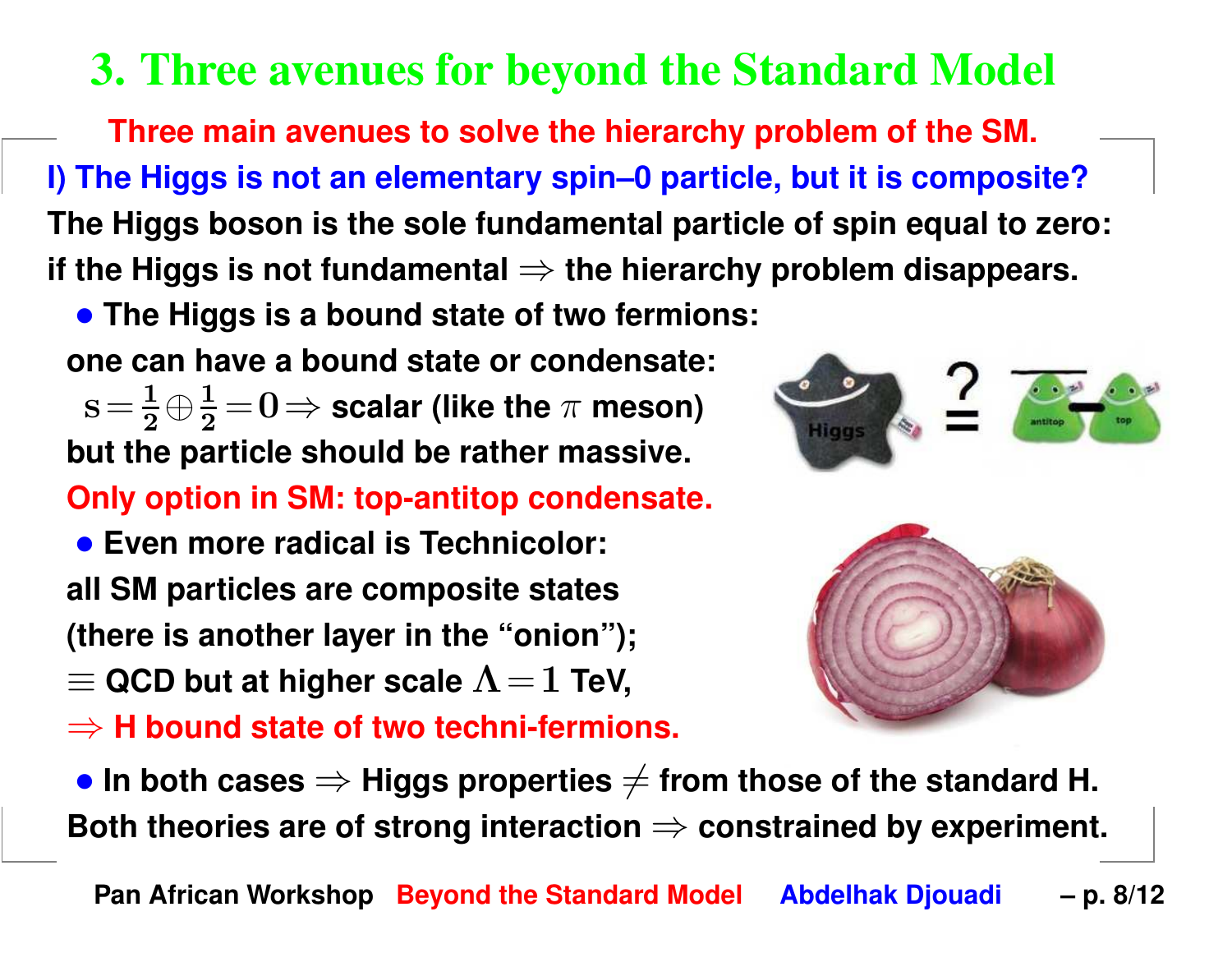### 3. Three avenues for beyond the Standard Model

**Three main avenues to solve the hierarchy problem of the SM. II) Additional space-time dimensions at the scale of <sup>a</sup> few TeV?We could have <sup>a</sup> 5th space-time dimension where at least the s=2 gravitons propagate. Gravity: effective scale is**Meff P≈Λ≈ **TeV,**  $\mathbf{M_{p}}\!=\!10^{18}$ GeV; gravity now in the game. **Several possibilities to realize the scenario:large, warped, universal extra dimensions, ...**

#### **Enormous impact on particle physics!**

**(with solutions to other SM problems).**

- **But we still need <sup>a</sup> symmetry breaking:**
- **– the same Higgs mechanism as in the SM,**
- **– but also possibility of <sup>a</sup> Higgs-less world.**
- **Known particles are the zero modes of**
- **– an infinite tower of Kaluza–Klein excitations,**
- **new heavy partners of the fermions/bosons.**

#### Plenty of new exotic particles to discover and study at LHC and beyond.

**Pan African Workshop Beyond the Standard Model Abdelhak Djouadi – p. 9/12**



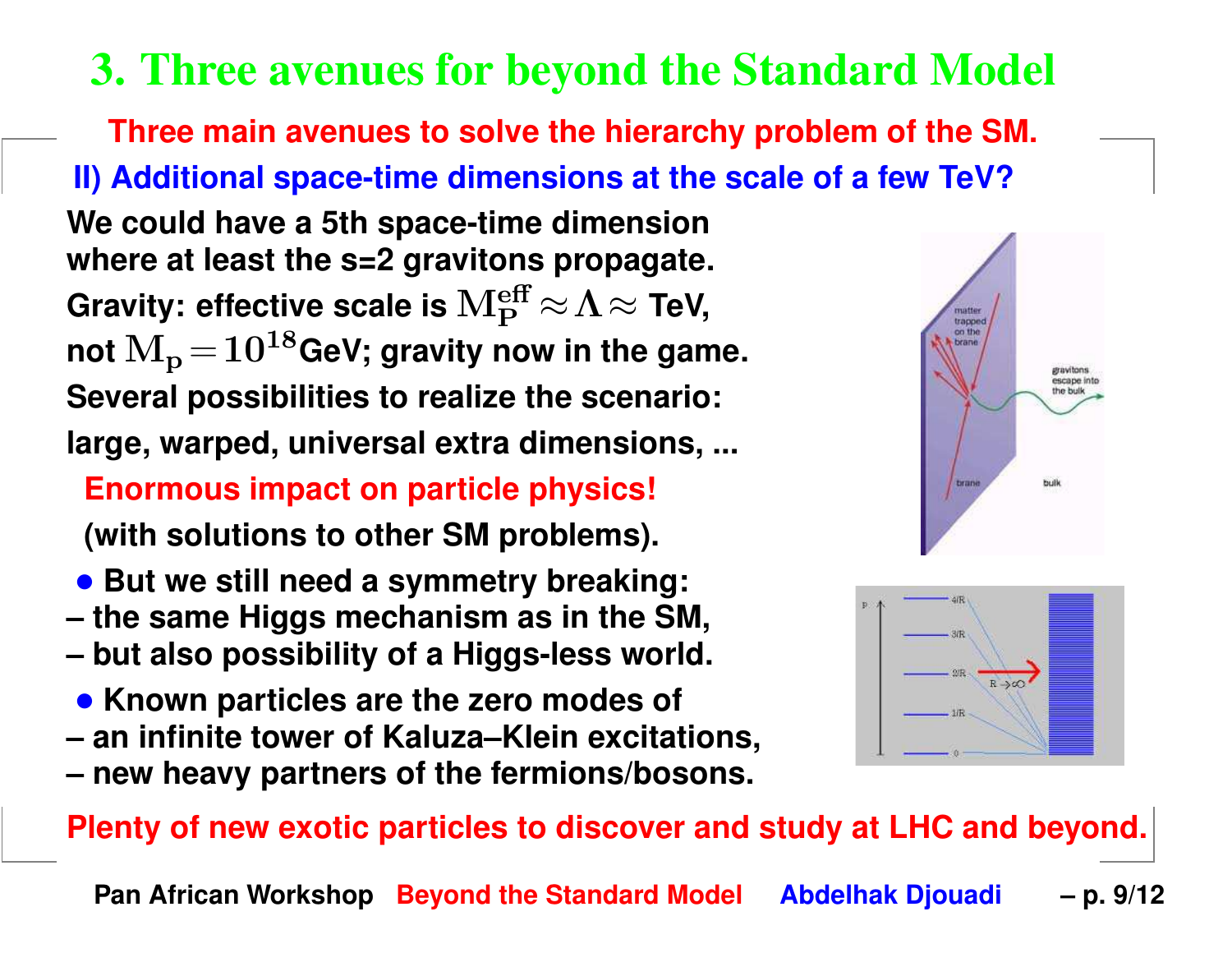# 3. Three avenues for beyond the Standard Model

**Three main avenues to solve the hierarchy problem of the SM. III) Supersymmetric theories (SUSY) or how to double the world?**

Supersymmetry is considered to be the most attractive extension of the SM:

- relates the  $s=\frac{1}{2}$  2**fermions to s=0,1 bosons;**
- **relates internal and space-time symmetries;**
- **if SUSY is made local, we recover gravity;**
- **is naturally present in Superstrings theory.**
	- **To each particle** ⇒ **<sup>a</sup> superparticle** (sfermions of s=0 and gauginos of s= $\frac{1}{2}$  $\frac{1}{2}$ ).
	- **Enlarged Higgs sector: h,H,A,H**+**,H**−**(two doublets of scalar Higgs fields).**
- **Cancels** Λ2 **divergences and hierarchy;**
- $\bullet~\mu$ −  $<$  ∪ n 2 $2 < 0$  naturally via quantum effects;
- **leads to unification of gauge couplings;**
- **has the ideal candidate for Dark Matter.**

A whole new continent and with a rich phenomenology to explore at LHC!

**Pan African Workshop Beyond the Standard Model Abdelhak Djouadi – p. 10/12**



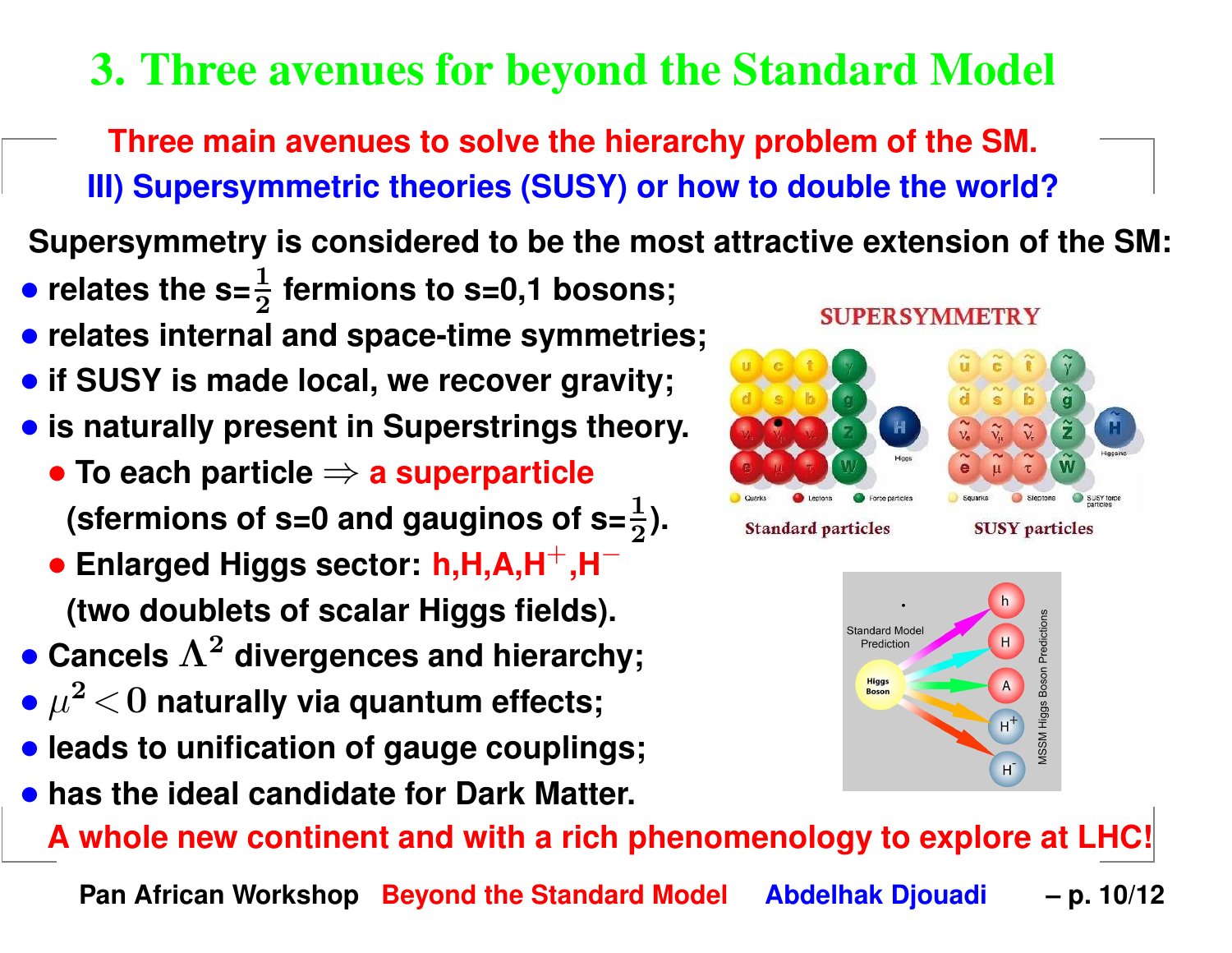# 4. Conclusions

**All these extensions of the SM imply <sup>a</sup> fascinating new physics:**

- a Higgs sector that is slightly or completely different from the SM one,
- **<sup>a</sup> large number of new particles with rather exotic properties,**
- ⇒ **attempt to discover the new predicted phenomena and study them!**

• **Via high precision tests of the Higgs boson: by measuring the properties of the observed H(its mass, quantum number, couplings, etc)and look for deviations with respect to the SMwhich are induced by the new physics effects.**





• **Via the production of the new particles: in <sup>a</sup> direct way at very high energies and, once these particles have been produced,**

**study their properties in <sup>a</sup> detailed way.**

**A considerable work to be done!**

**Pan African Workshop Beyond the Standard Model Abdelhak Djouadi – p. 11/12**